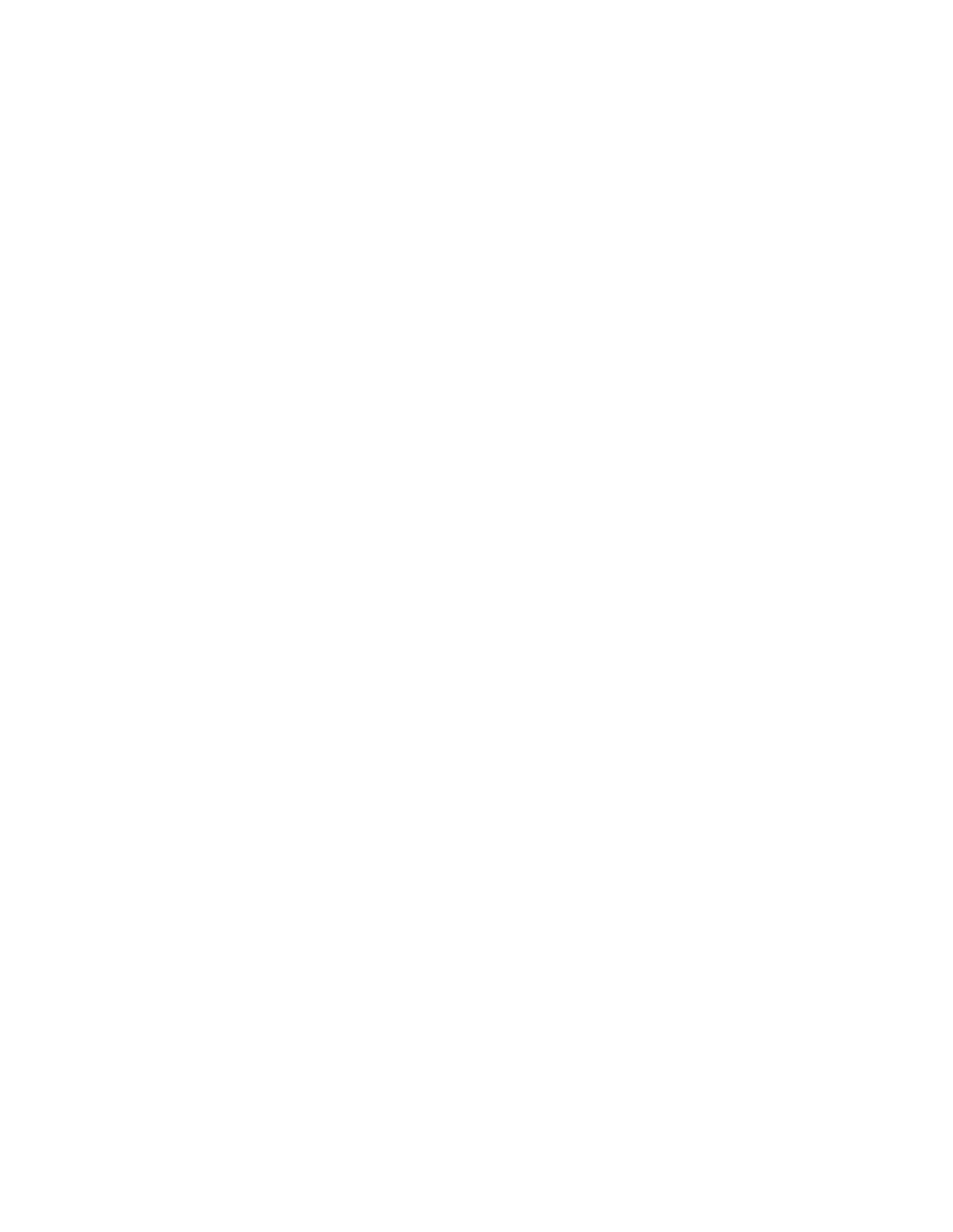#### **Disclaimer**

Vertilon Corporation has made every attempt to ensure that the information in this document is accurate and complete. Vertilon assumes no liability for errors or for any incidental, consequential, indirect, or special damages including, without limitation, loss of use, loss or alteration of data, delays, lost profits or savings, arising from the use of this document or the product which it accompanies.

Vertilon reserves the right to change this product without prior notice. No responsibility is assumed by Vertilon for any infringements of patents or other rights of third parties which may result from its use. No license is granted by implication or otherwise under the patent and proprietary information rights of Vertilon Corporation.

### **Copyright Information**

© 2022 Vertilon Corporation

ALL RIGHTS RESERVED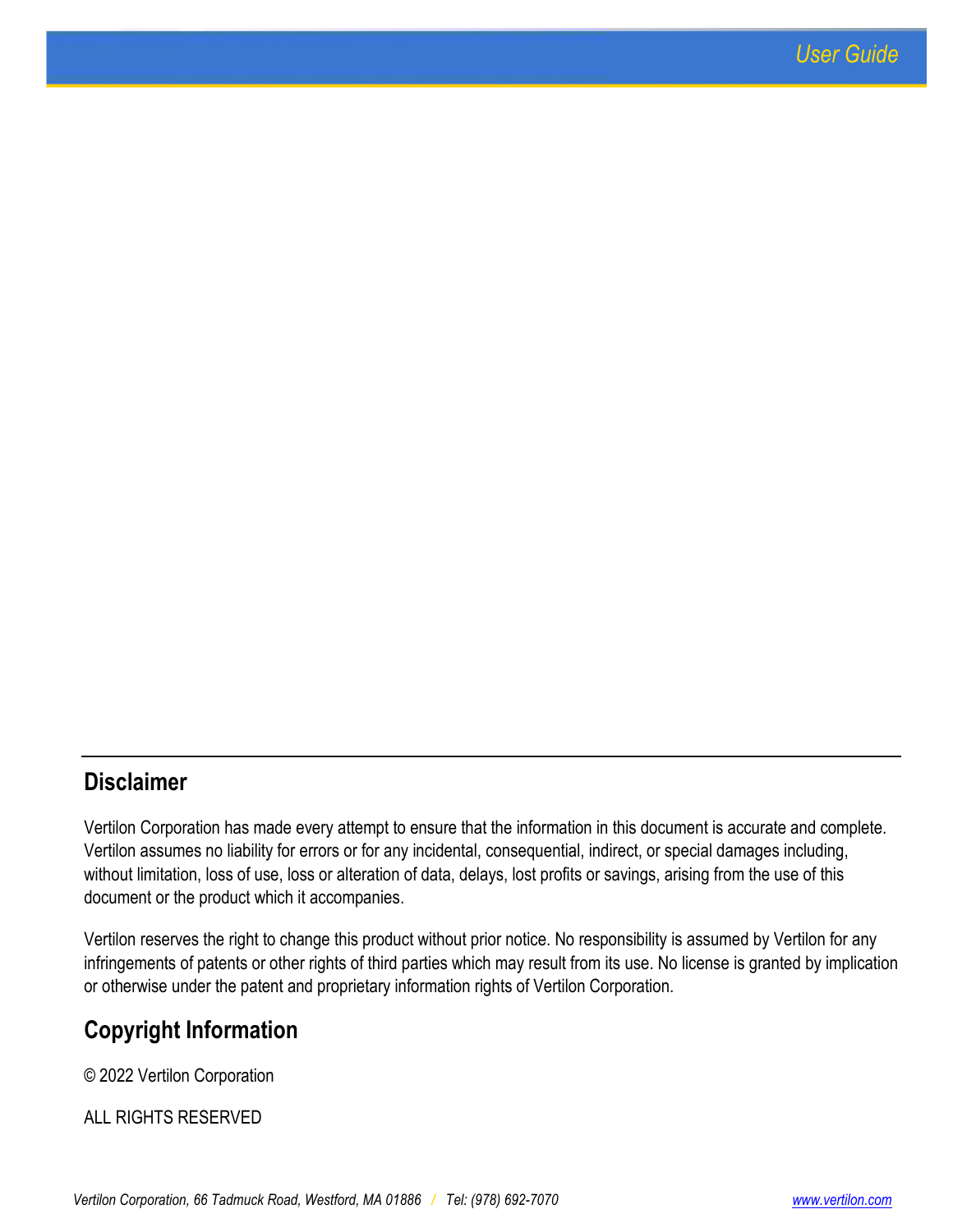# *SIB064-2152 / AMP320 64 Channel MAPMT Preamp System*

*- 4 -*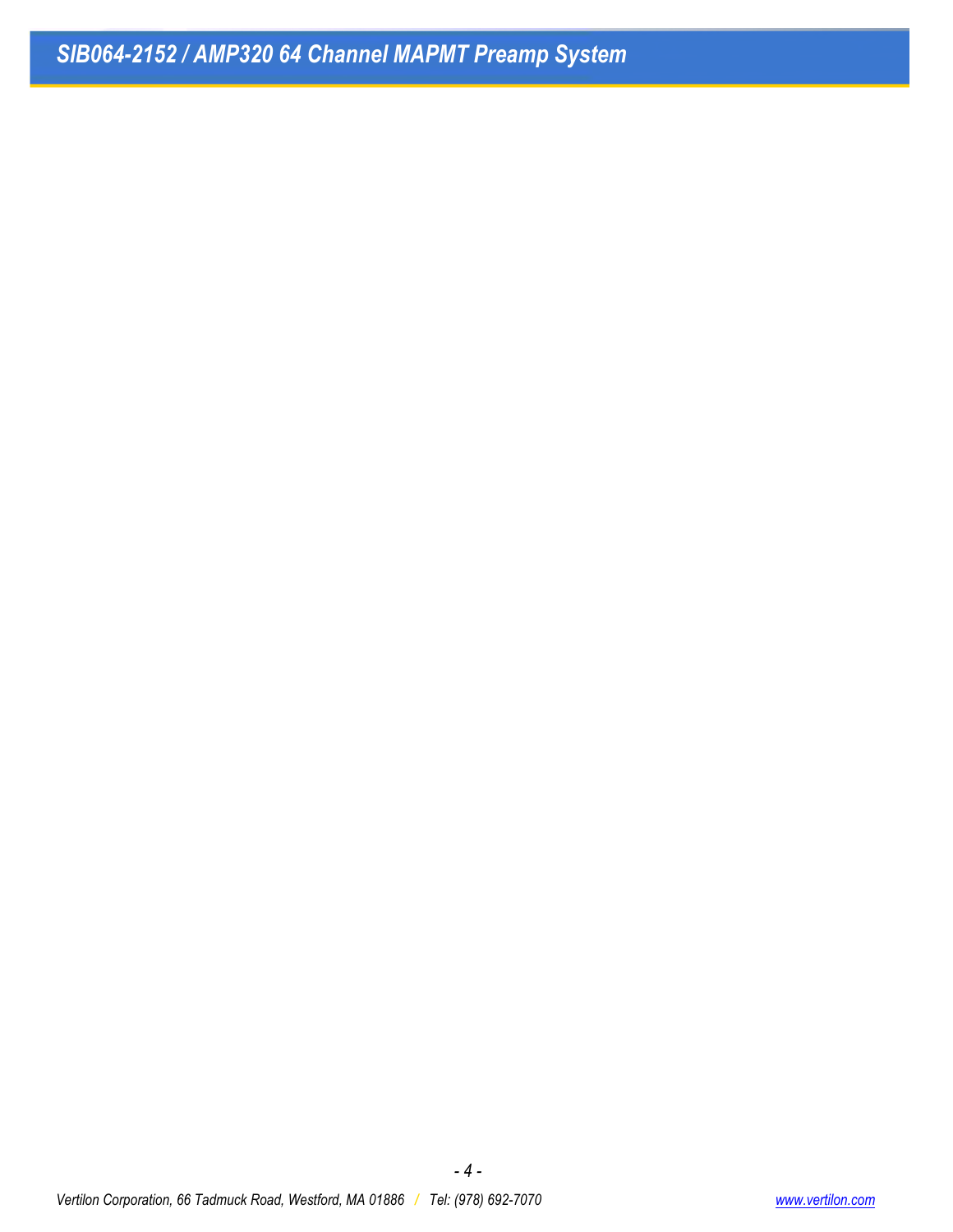### **Product Overview**

- Mounting PCB / 64 Channel Transimpedance Preamplifier for Hamamatsu H14220A MAPMT
- Two 32 Channel Amplifier Boxes
- 32 Outputs available on SMB Connectors on each Amplifier Box
- Separate Timing Amplifier Chain for MAPMT Last Dynode Output
- Simple Power Supply and Connectivity





The SIB064-2152 preamplifier board provides the mechanical and electrical connectivity between the Hamamatsu H14220A 64 channel MAPMT and external data acquisition electronics. The MAPMT is inserted into four connectors on the bottom side of the SIB064-2152 MAPMT PCB. The board provides transimpedance gain to each of the 64 MAPMT anode signals while a timing amplifier provides gain to the last dynode output. Two top-side mounted high density flat cable connectors are used to connect the MAPMT PCB to the rear panels of two AMP320 shielded enclosures that each include 32 amplifiers. The outputs from the 64 individual amplifier chains are available on two 32 channel sets of SMB connectors located on the front panels of the AMP320s. Each AMP320 also has a timing amplifier chain for the MAPMT last dynode signal. A separate power cable to the circular DIN connector on the AMP320 rear panels provides power to the entire system.



#### **Complete System**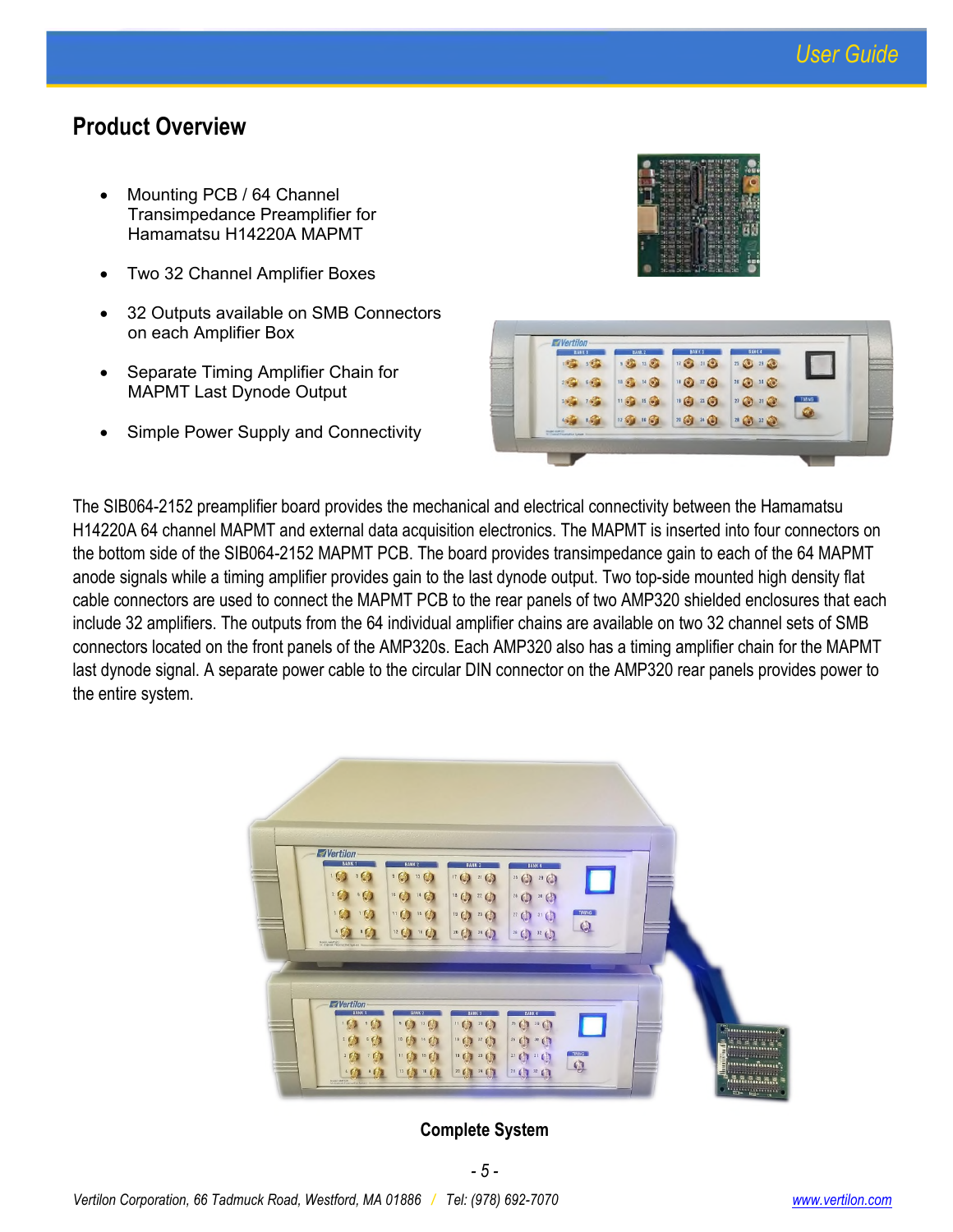## *SIB064-2152 / AMP320 64 Channel MAPMT Preamp System*

### **Included**

- SIB064-2152 MAPMT Mounting / Preamp PCB for Hamamatsu H14220A MAPMT
- Two AMP320 32 Channel Amplifier Boxes
- Two MAPMT PCB-to-AMP320 Interface Cables, 1 Meter
- Two Power Supply Units
- User Manual



SIB064-2152 Hamamatsu H14220A mamamatsu HT422UA<br>Mounting / Preamplifier PCB Ample 23 Channel Ampl



32 Channel Amplifier Box (x2)



MAPMT PCB to AMP320 Interface Cable (x2)



Power Supply (x2)

*- 6 -*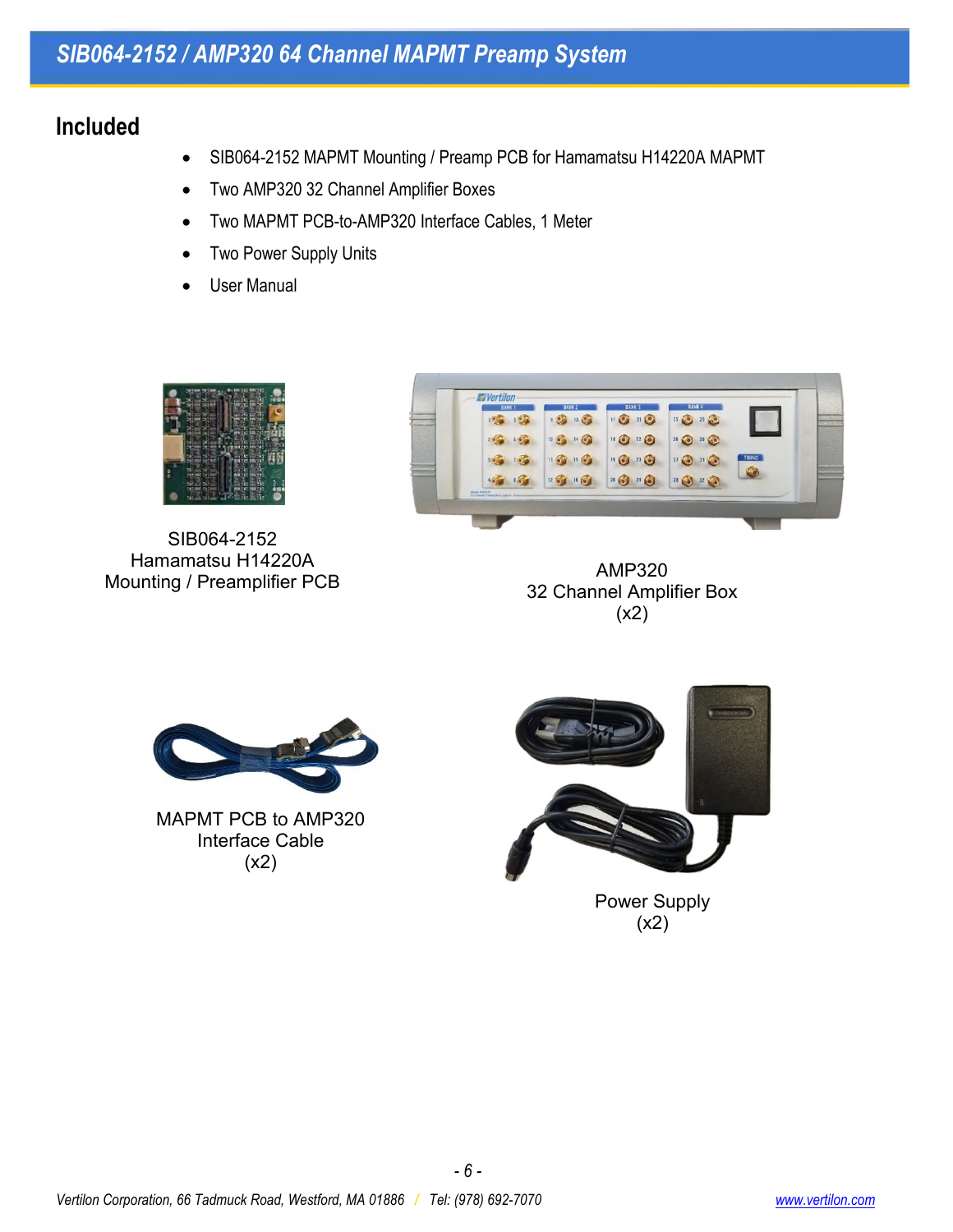

**Functional Block Diagram**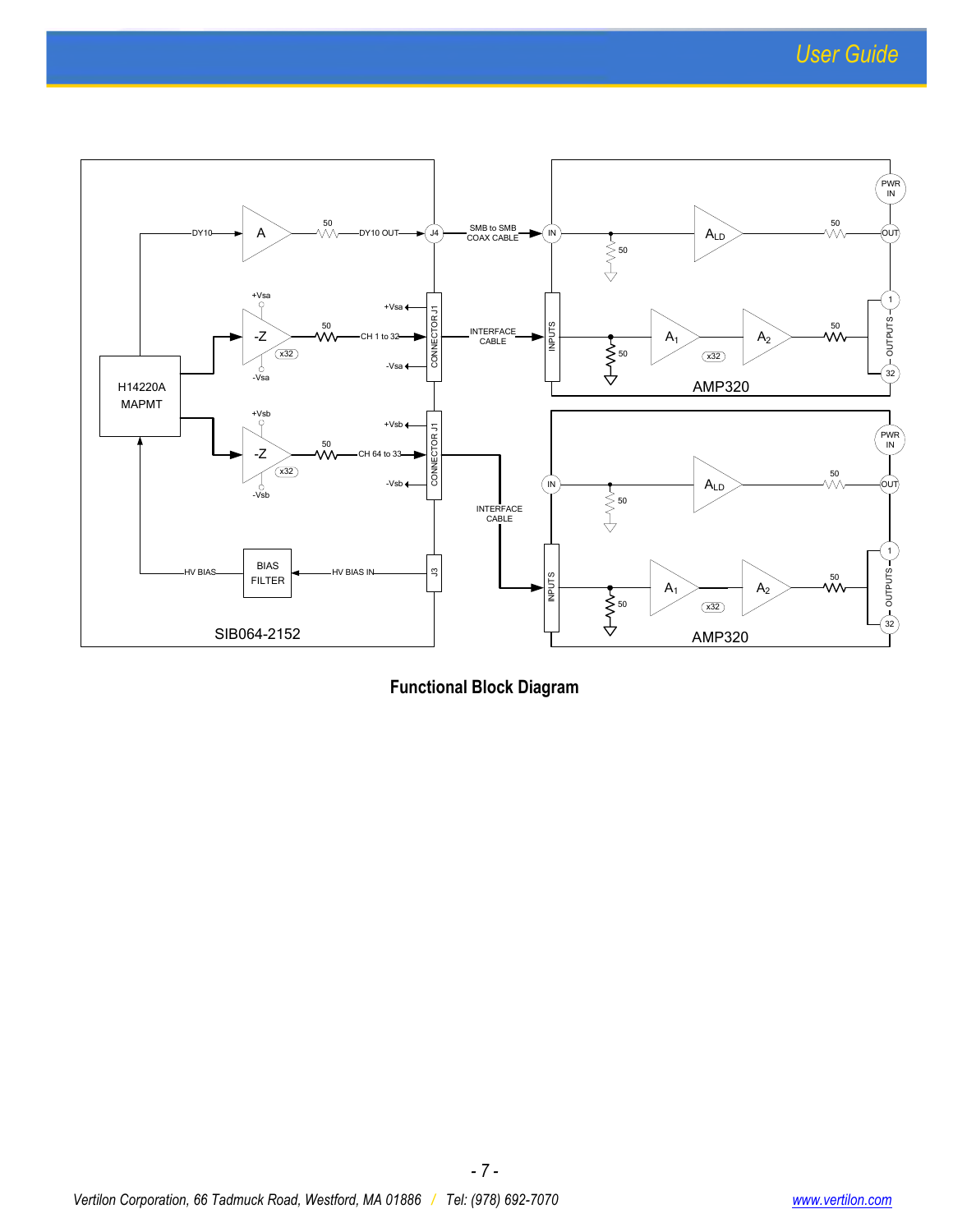### **Specifications**

 $(T_A = +25C$ , unless otherwise noted)

| <b>Description</b>              | Sym             | Min    | <b>Typ</b>   | <b>Max</b> | <b>Units</b>    | <b>Notes</b>                                          |
|---------------------------------|-----------------|--------|--------------|------------|-----------------|-------------------------------------------------------|
| <b>PREAMPLIFIER CIRCUITS</b>    |                 |        |              |            |                 |                                                       |
| Quantity                        | $P1 - P64$      |        | 64           |            |                 | Two AMP320 units are required for 64 channels         |
| <b>PMT ANODE SIGNAL PATH</b>    |                 |        |              |            |                 |                                                       |
| <b>Total Transimpedance</b>     |                 |        | 53.5         |            | KΩ              | SIB064-2152 and AMP320 combined signal path           |
| SIB064-2152 Transresistance     | Ζ               |        | 2.21         |            | KΩ              | Input stage only                                      |
| SIB064-2152 Net Transresistance |                 |        | 1.11         |            | KΩ              | From 50 ohm divider through interface cable to AMP320 |
| Linear Input Range              |                 | $-25$  |              | $+5$       | uA              |                                                       |
| Maximum Input                   |                 | $-250$ |              | $+250$     | uA              |                                                       |
| Input Current Noise             |                 |        |              | 7.7        | pA/ $\sqrt{Hz}$ |                                                       |
| <b>Total Input RMS Noise</b>    |                 |        |              | 100        | nA              | DC to 200 MHz                                         |
| AMP320 First Stage Gain         | A <sub>1</sub>  |        | 9.9          |            |                 |                                                       |
| AMP320 Second Stage Gain        | A <sub>2</sub>  |        | 9.9          |            |                 |                                                       |
| AMP320 Net Gain                 |                 |        | 48.6         |            |                 | From 50 ohm output to external 50 ohm load            |
| Output DC Bias                  |                 | $+30$  |              | $+90$      | mV              | Into 50 $\Omega$ load, non-adjustable                 |
| Output Range                    |                 | $-0.3$ |              | $+1.5$     | $\vee$          | Into 50 $\Omega$ load                                 |
| Output Impedance                |                 |        | 50           |            | Ω               |                                                       |
| Output Slew Rate                |                 | 800    |              |            | V/usec          |                                                       |
| <b>TIMING SIGNAL PATH</b>       |                 |        |              |            |                 |                                                       |
| <b>Total Gain</b>               |                 |        | 123          |            |                 | SIB064-2152 and AMP320 combined signal path           |
| SIB064-2152 Gain                | Α               |        | 49.7         |            |                 |                                                       |
| SIB064-2152 Net Gain            |                 |        | 24.9         |            |                 | From 50 ohm divider through interface cable to AMP320 |
| Linear Input Range              |                 | $-2.4$ |              | $+12$      | mV              |                                                       |
| Maximum Input                   |                 | $-100$ |              | $+100$     | mV              |                                                       |
| DC Input Impedance              |                 | 100    |              |            | KΩ              |                                                       |
| AMP320 Gain                     | A <sub>LD</sub> |        | 9.9          |            |                 |                                                       |
| AMP320 Net Gain                 |                 |        | 4.95         |            |                 | From 50 ohm output to external 50 ohm load            |
| Output DC Bias                  |                 | $+30$  | $\mathbf{0}$ | $+90$      | mV              | Into 50 $\Omega$ load, non-adjustable                 |
| Output Range                    |                 | $-0.3$ |              | $+1.5$     | $\mathsf V$     | Into 50 $\Omega$ load                                 |
| Output Impedance                |                 |        | $50\,$       |            | Ω               |                                                       |
| Output Slew Rate                |                 | 800    |              |            | V/usec          |                                                       |
| <b>POWER</b>                    |                 |        |              |            |                 |                                                       |
| Positive Supply Voltage         | $+Vs$           |        | $+5$         |            | $\mathsf{V}$    |                                                       |
| Negative Supply Voltage         | $-Vs$           |        | $-5$         |            | V               |                                                       |
| Positive Supply Current         | $+$ $ s $       |        | 250          |            | mA              | For each AMP320 unit                                  |
| Negative Supply Current         | - $\vert s$     |        | 250          |            | mA              | For each AMP320 unit                                  |

*- 8 -*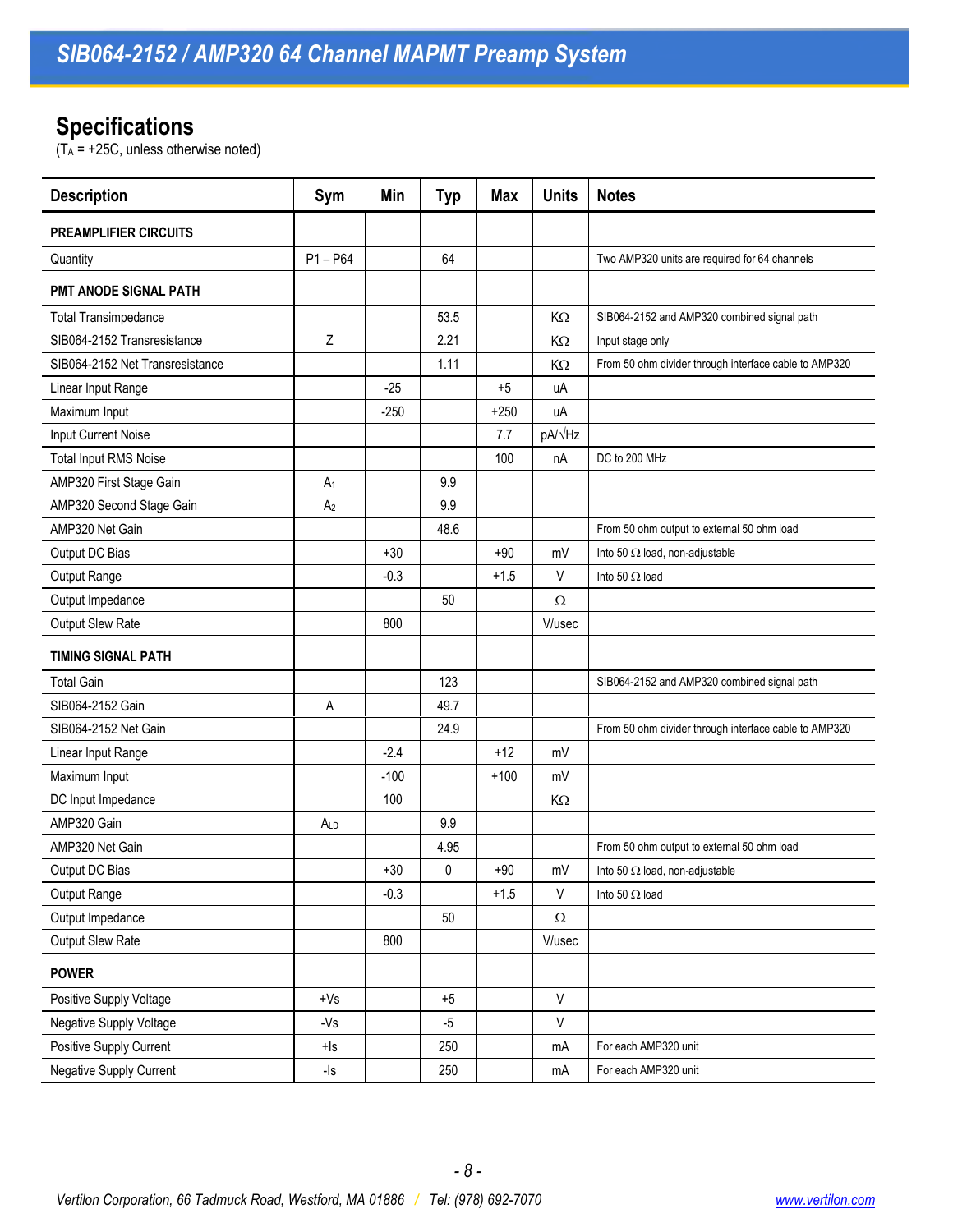## **Setup**

The Hamamatsu H14220A MAPMT is mounted to the SIB064-2152 MAPMT board and positioned to detect incoming light from a scintillator crystal or optical assembly. Two AMP320 amplifier boxes are connected to the MAPMT board using the two flat interface cables. The interface cables connect to the rear of the AMP320 enclosures and carry the 64 MAPMT signals as well as the power to the preamplifiers on the SIB064-2152. Power to the system is applied to the rearmounted circular DIN connectors on the AMP320s using the included power supply units. The 64 preamplifier outputs are available on the 32 SMB connectors located on the front of each AMP320 enclosure. For MAPMTs that utilize pins instead of a bias cable, the SIB064-2152 includes a connector to apply the bias. Additionally, if the last dynode signal from the MAPMT is used, it can be connected from the SMB connector on the MAPMT mounting PCB to one of the AMP320 timing inputs located on the rear of the enclosure.

## **Power Supply**

Power to the amplifiers in the system, consisting of +/- 5V, is provided by the power supply units. No other power supply other than the ones provided should be used with the system.



## **Flat Interface Cables**

The preamplifier system uses two 40 position flat interface cables to connect the MAPMT preamplifier PCB to the AMP320s. These high density cables provide very good shielding and high speed response but are not intended for repetitive insertions and removals. Great care should be taken when plugging in these cables.

*- 9 -*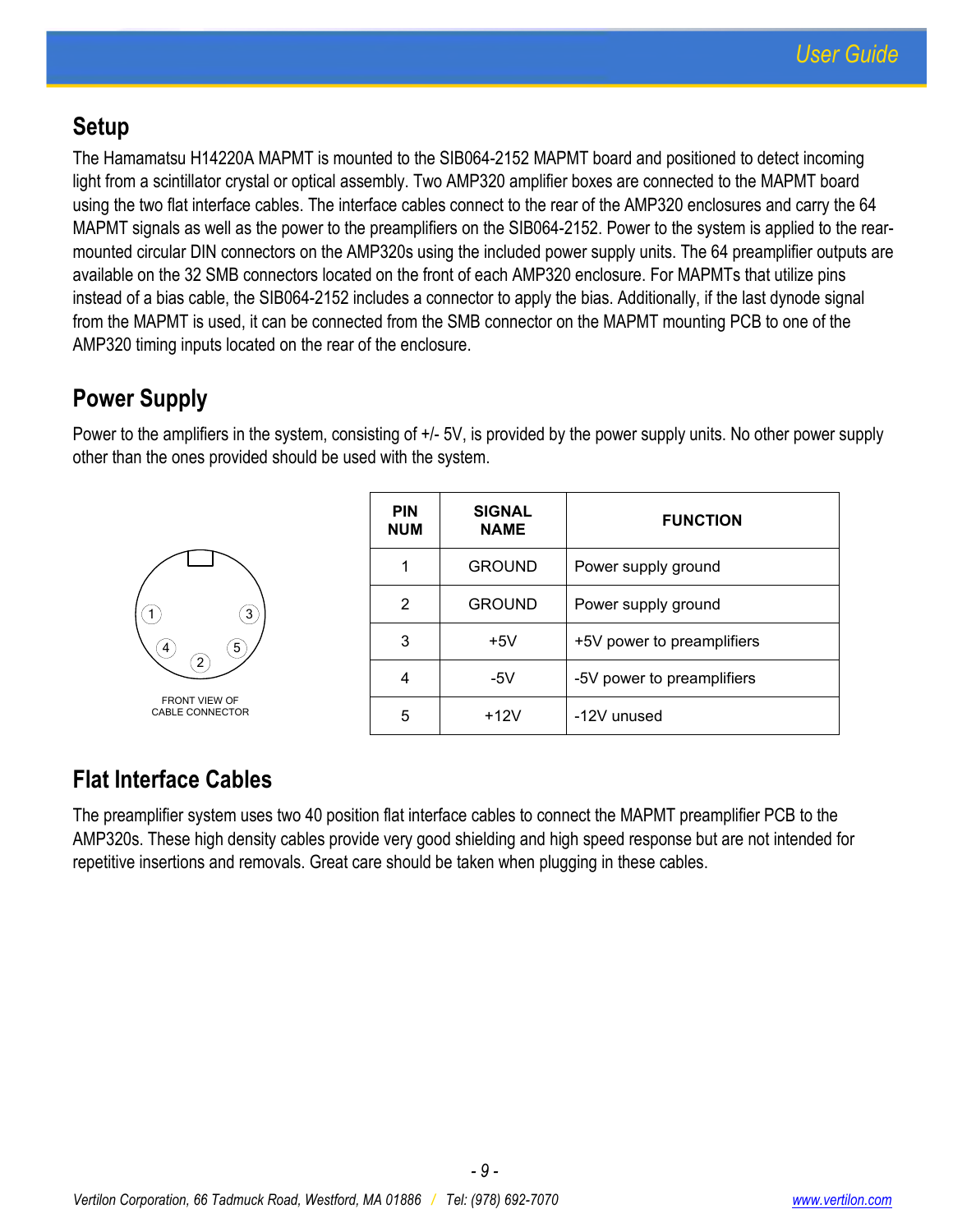## **Typical Preamp Step Response**

The first two figures below show the anode test circuit and typical anode amplifier response to a 0 to 25uA negative current pulse. The third figure shows the step response of the last dynode timing preamplifier on the SIB064-2152 to a 0 to 25mV positive voltage pulse.







**Step Response of Anode Amplifier Chain** 



**Step Response of Last Dynode Amplifier Chain**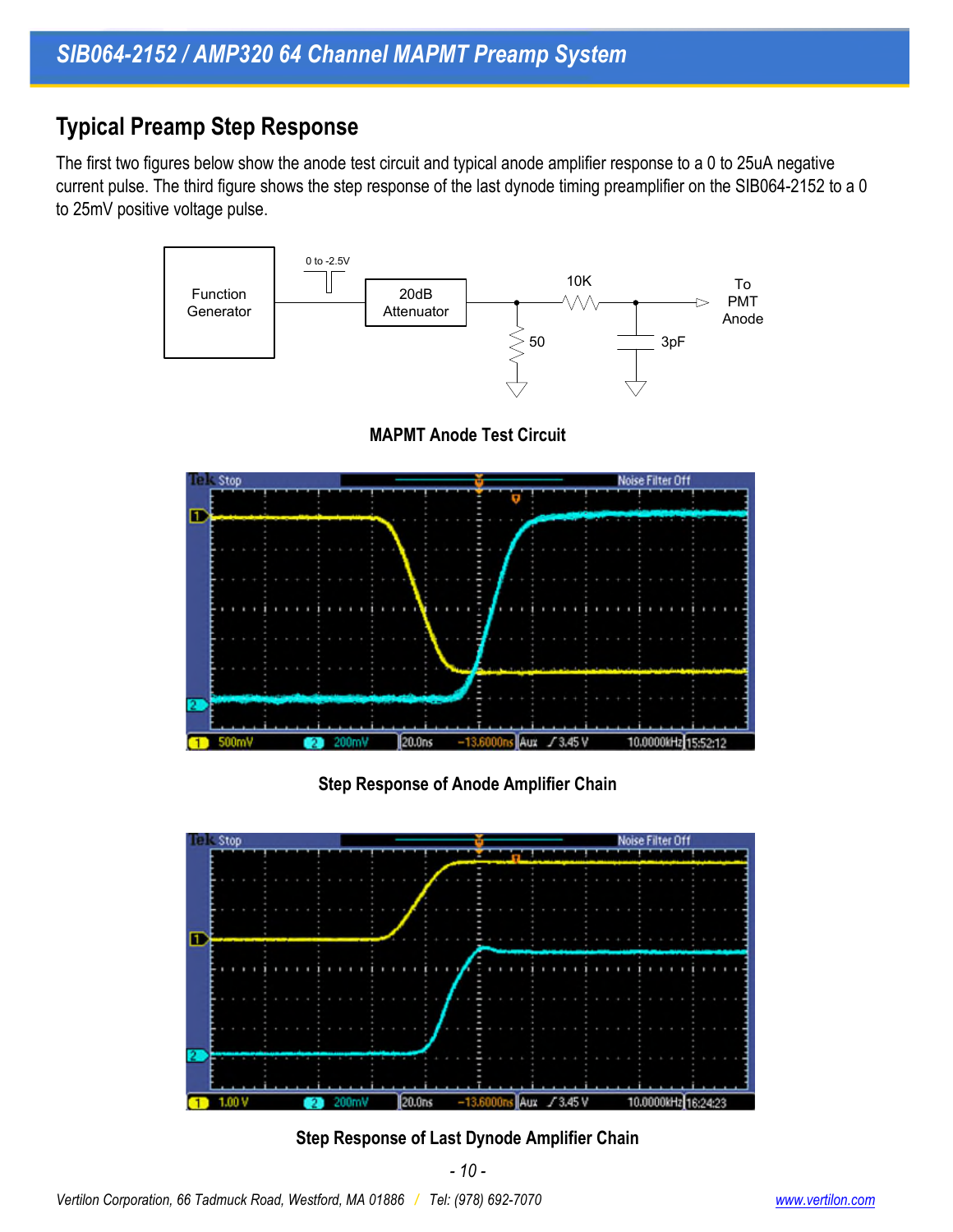## **MAPMT to Output Channel Mapping**

The first set of 32 anode signals (1 to 32) from the H14220A MAPMT are mapped to the first AMP320 amplifier channels 1 through 32 as shown in the figure below. The second set of 32 anode signals (33 to 64) from the H14220A MAPMT are mapped to the second AMP320 amplifier channels 33 through 64 in a mirrored sequence. The figure shows the channels as viewed from the rear (connector side) of the MAPMT PCB. The second set of AMP320 signals can be easily unmirrored by simply connecting the 32 SMB outputs in reverse order to the external data acquisition electronics.



**MAPMT Anode to Output Channel Mapping** 

### **SIB064-2152 Top and Bottom Views**



#### **Top and Bottom Views**

- 
- 
- 
- 1. Interface Cable Connector (Ch. 1-32) 2. Interface Cable Connector (Ch. 33-64)
- 3. High Voltage Bias Connector 4. Last Dynode SMB Output Connector
- 5. MAPMT Connectors (x4) 6. Optional Connectors for MAPMT Bias Input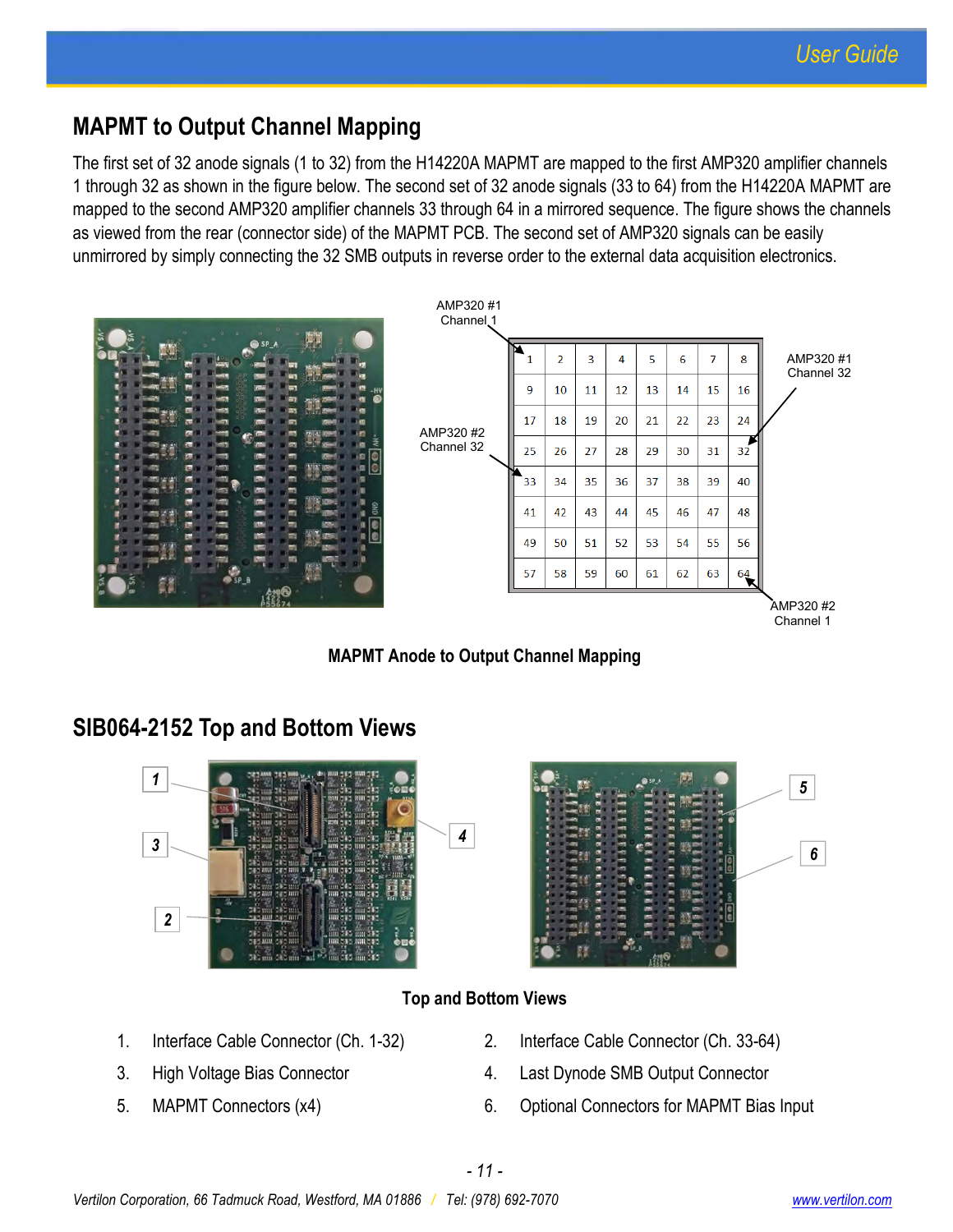## **SIB064-2152 Mechanical Information**



#### **SIB064-2152 Printed Circuit Board Dimensions**



#### **SIB064-2152 3D Views**

*- 12 -*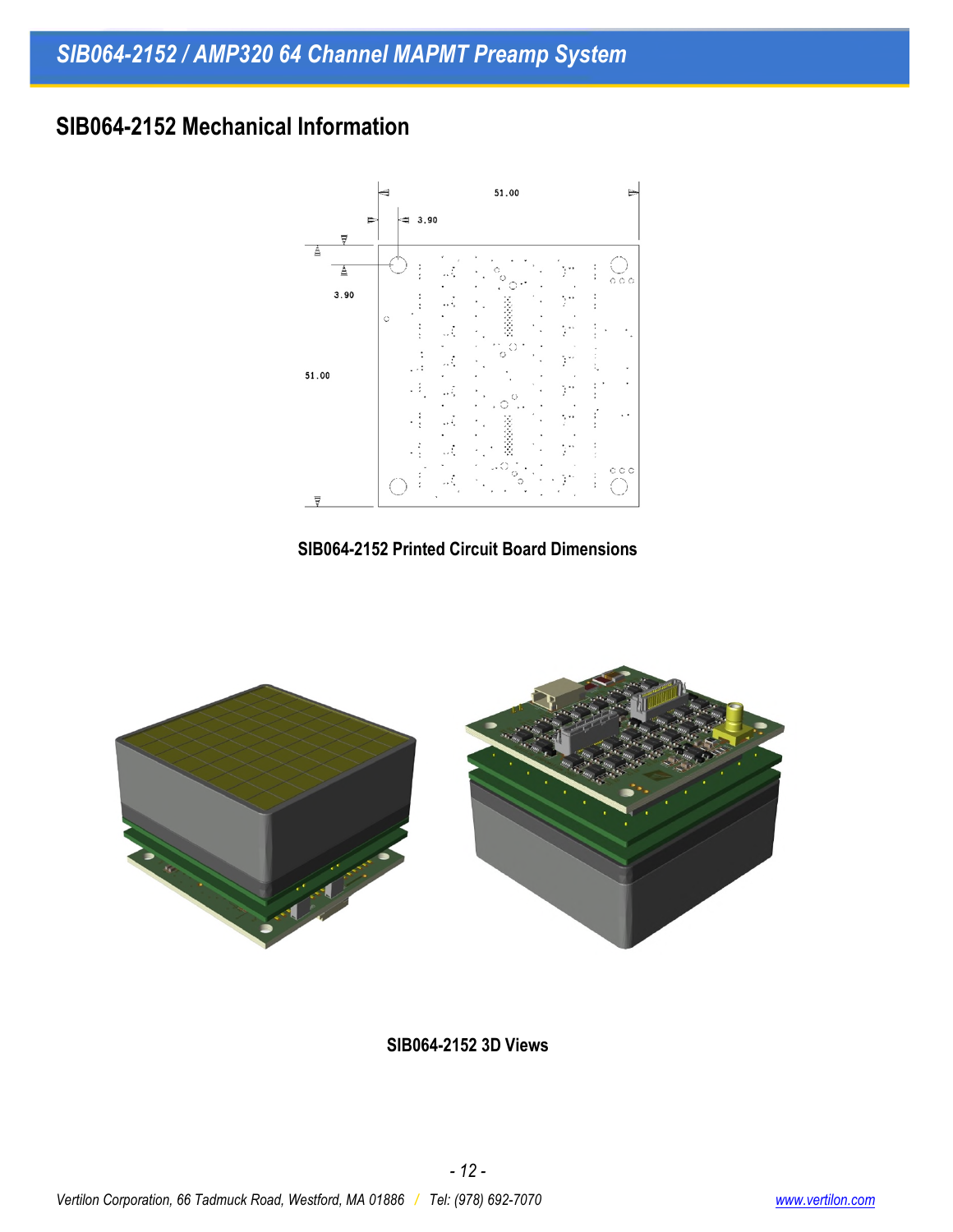## **AMP320 Front and Rear Views**





#### **Top and Bottom Views**

*- 13 -* 

- 
- 3. Last Dynode Timing Output 4. Power Input
- 5. Last Dynode Timing Input 6. 32 Inputs
- 1. Power Switch 2. 32 Amplified SMB Outputs
	-
	-